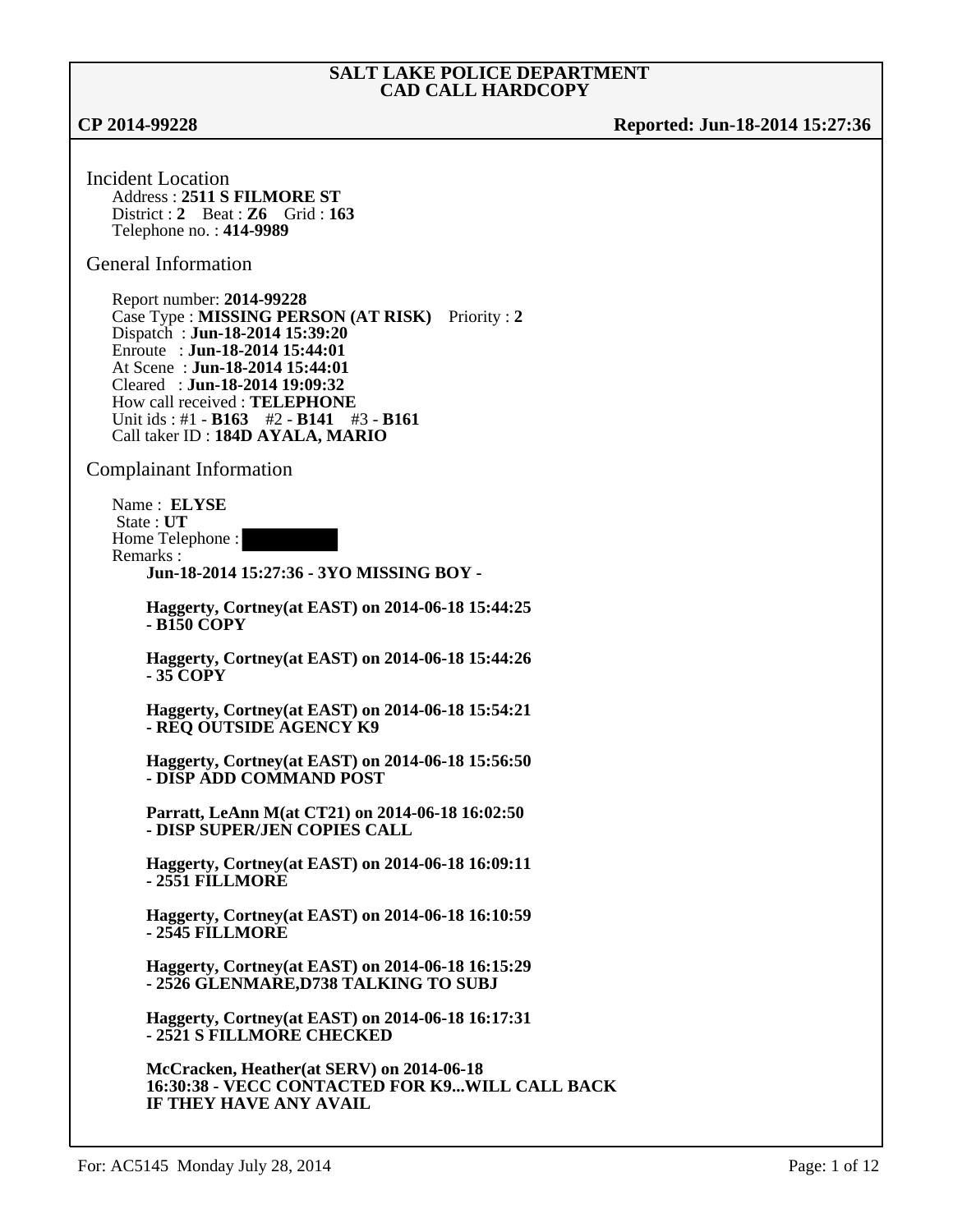**CP 2014-99228 Reported: Jun-18-2014 15:27:36**

**McCracken, Heather(at SERV) on 2014-06-18 16:32:09 - PER UPD...WONT HAVE ANY K9'S ON DUTY FOR AN HOUR..CALL BACK IF STILL NEEDED IN AN HOUR**

**Haggerty, Cortney(at EAST) on 2014-06-18 16:42:09 - 2605 S 1300 E,B235 CHKING CHURCH**

**Haggerty, Cortney(at EAST) on 2014-06-18 16:45:05 - NEG AT 2605 S 1500 E**

**Haggerty, Cortney(at EAST) on 2014-06-18 16:48:14 - FAIRMONT AND SUGARHOUSE PARK PLAYGROUNDS ARE NEGATIVE**

**Conrad , Amber(at CT10) on 2014-06-18 16:48:50 - OUR K-9 SGT IS WORKING ON A CALL OUT FOR K-9 WILL CALL BACK WHEN ONE IS ENR**

**Haggerty, Cortney(at EAST) on 2014-06-18 16:53:23 - PER B230,2700 S THRU STRATFORD HAS BEEN CANVASSED,BOTH SIDES**

**Haggerty, Cortney(at EAST) on 2014-06-18 16:53:29 - PER B230,2700 S THRU STRATFORD HAS BEEN CANVASSED,BOTH SIDES**

**Haggerty, Cortney(at EAST) on 2014-06-18 16:53:40 - D564 SAYS THE BOY HAS BEEN FOUND IN THE HOUSE**

**Haggerty, Cortney(at EAST) on 2014-06-18 16:54:04 - CAR 35 COPIED**

Clearance Information

Final Case type : **PUB ORD - MISSING JUVENILE** Report expected : **YES** Founded : **NO** Cleared by : **INVESTIGATION CONTINUING** Reporting Officer1 : **G22 - Everett, Joseph Allen**

Dispatch Details

Unit number : **B163** Dispatched: **Jun-18-2014 15:39:20** Officer 1 : **G22 - Everett, Joseph Allen** At scene: **Jun-18-2014 15:44:01** Cleared : **Jun-18-2014 18:00:20** Dispatcher ID : **28J**

Unit number : **B141** Dispatched: **Jun-18-2014 15:42:10** Officer 1 : **N27 - Jeffries, Tyrell** Cleared : **Jun-18-2014 15:45:03** Dispatcher ID : **28J**

Unit number : **B161** Dispatched: **Jun-18-2014 15:45:02**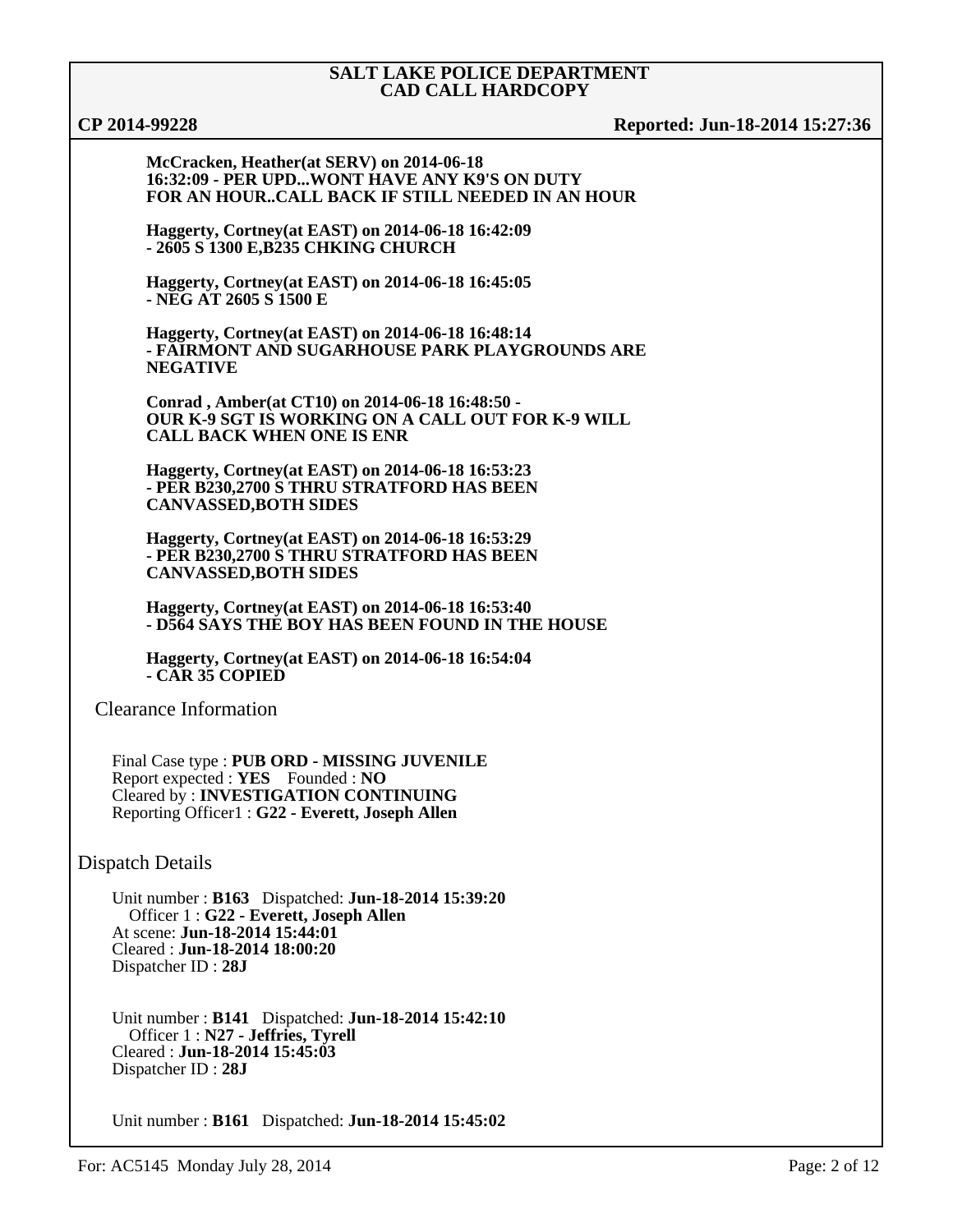**CP 2014-99228 Reported: Jun-18-2014 15:27:36**

 Officer 1 : **K05 - Edmundson, Tom** Cleared : **Jun-18-2014 16:56:42** Dispatcher ID : **28J**

Unit number : **B141** Dispatched: **Jun-18-2014 15:45:10** Officer 1 : **N27 - Jeffries, Tyrell** At scene: **Jun-18-2014 15:58:44** Cleared : **Jun-18-2014 16:58:18** Dispatcher ID : **28J**

Unit number : **B162** Dispatched: **Jun-18-2014 15:45:15** Officer 1 : **H16 - Pregman, George S** At scene: **Jun-18-2014 15:45:18** Cleared : **Jun-18-2014 16:56:06** Dispatcher ID : **28J**

Unit number : **35** Dispatched: **Jun-18-2014 15:54:03** Officer 1 : **I96 - Purvis, Brian J** Enroute : **Jun-18-2014 15:54:03** At scene: **Jun-18-2014 15:54:03** Cleared : **Jun-18-2014 17:09:16** Dispatcher ID : **28J**

Unit number : **B143** Dispatched: **Jun-18-2014 15:54:33** Officer 1 : **K74 - Omer, Michael** Officer 2 : **O67 - Taylor, Matthew** At scene: **Jun-18-2014 16:11:48** Cleared : **Jun-18-2014 17:07:17** Dispatcher ID : **28J**

Unit number : **B234** Dispatched: **Jun-18-2014 15:55:15** Officer 1 : **N01 - Gibic, Alen** Cleared : **Jun-18-2014 16:57:06** Dispatcher ID : **28J**

Unit number : **B232** Dispatched: **Jun-18-2014 15:55:22** Officer 1 : **N97 - Lovell, Gregory** At scene: **Jun-18-2014 16:05:55** Cleared : **Jun-18-2014 16:57:08** Dispatcher ID : **28J**

Unit number : **B233** Dispatched: **Jun-18-2014 15:55:32** Officer 1 : **N93 - Overman, Matthew** Cleared : **Jun-18-2014 16:57:06** Dispatcher ID : **28J**

Unit number : **B230** Dispatched: **Jun-18-2014 15:56:14** Officer 1 : **K83 - West, Taylor** Cleared : **Jun-18-2014 16:57:05**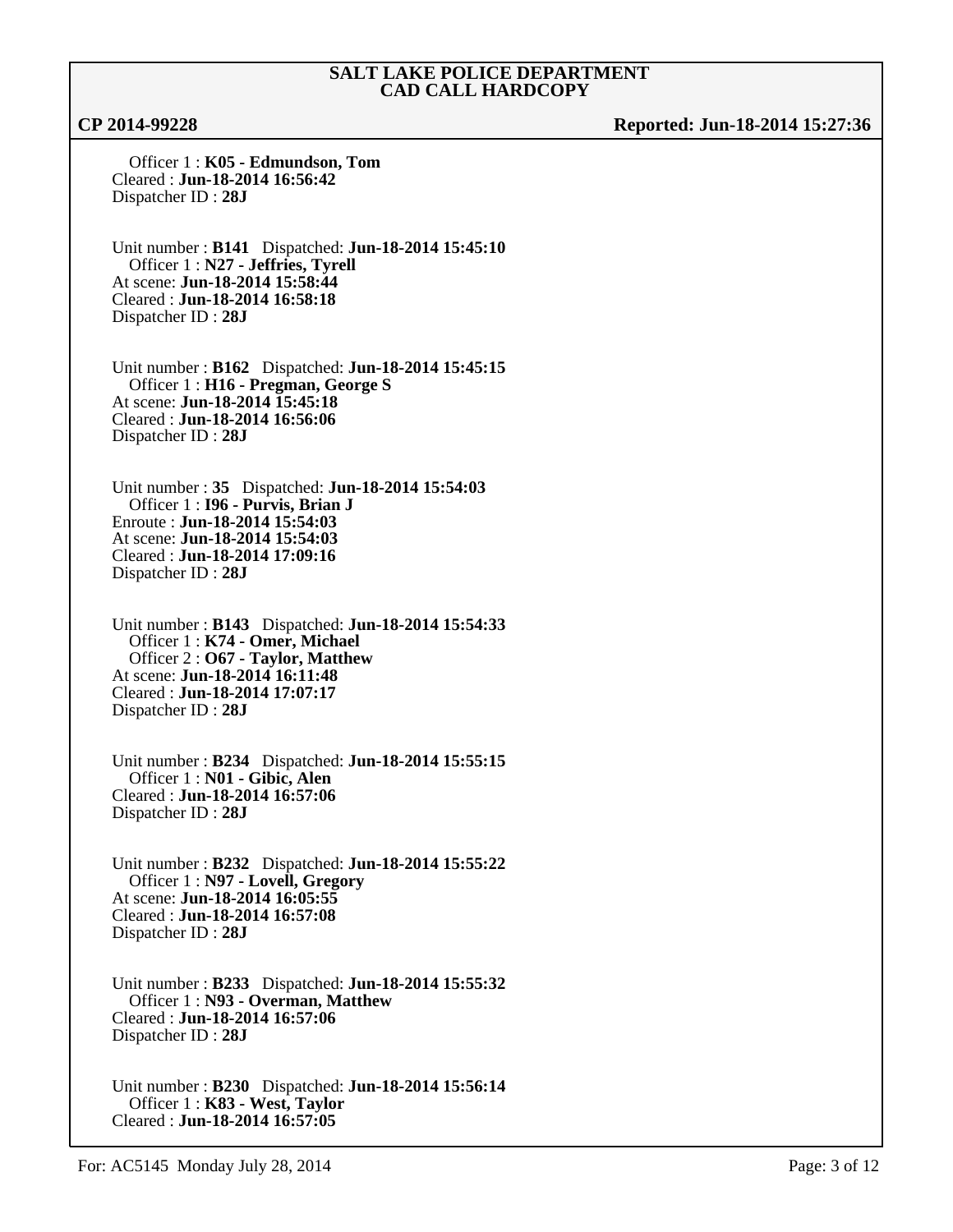**CP 2014-99228 Reported: Jun-18-2014 15:27:36**

Dispatcher ID : **28J**

Unit number : **D732** Dispatched: **Jun-18-2014 15:56:16** Officer 1 : **M76 - Worsencroft, Gordon** Enroute : **Jun-18-2014 15:56:16** At scene: **Jun-18-2014 15:56:16** Cleared : **Jun-18-2014 16:32:57** Dispatcher ID : **28J**

Unit number : **B151** Dispatched: **Jun-18-2014 15:56:34** Officer 1 : **N19 - Tait, Brett Michelle** At scene: **Jun-18-2014 16:02:36** Cleared : **Jun-18-2014 16:57:34** Dispatcher ID : **28J**

Unit number : **D738** Dispatched: **Jun-18-2014 15:57:10** Officer 1 : **M39 - Willis, Ronald** At scene: **Jun-18-2014 16:04:11** Cleared : **Jun-18-2014 19:09:32** Dispatcher ID : **28J**

Unit number : **D733** Dispatched: **Jun-18-2014 15:57:22** Officer 1 : **M86 - Stuck, Scott** At scene: **Jun-18-2014 16:04:22** Cleared : **Jun-18-2014 16:58:09** Dispatcher ID : **28J**

Unit number : **B150** Dispatched: **Jun-18-2014 16:00:02** Officer 1 : **M17 - Sloan, Brian** Enroute : **Jun-18-2014 16:00:02** At scene: **Jun-18-2014 16:00:02** Cleared : **Jun-18-2014 17:04:27** Dispatcher ID : **28J**

Unit number : **B235** Dispatched: **Jun-18-2014 16:00:19** Officer 1 : **N61 - Zarogoza, Jared** At scene: **Jun-18-2014 16:21:16** Cleared : **Jun-18-2014 16:57:09** Dispatcher ID : **28J**

Unit number : **D735** Dispatched: **Jun-18-2014 16:04:42** Officer 1 : **K85 - Zayas, Yvette** At scene: **Jun-18-2014 16:09:57** Cleared : **Jun-18-2014 18:29:55** Dispatcher ID : **28J**

Unit number : **S10** Dispatched: **Jun-18-2014 16:04:48** Officer 1 : **J78 - Leonard, Andy** Cleared : **Jun-18-2014 16:38:09**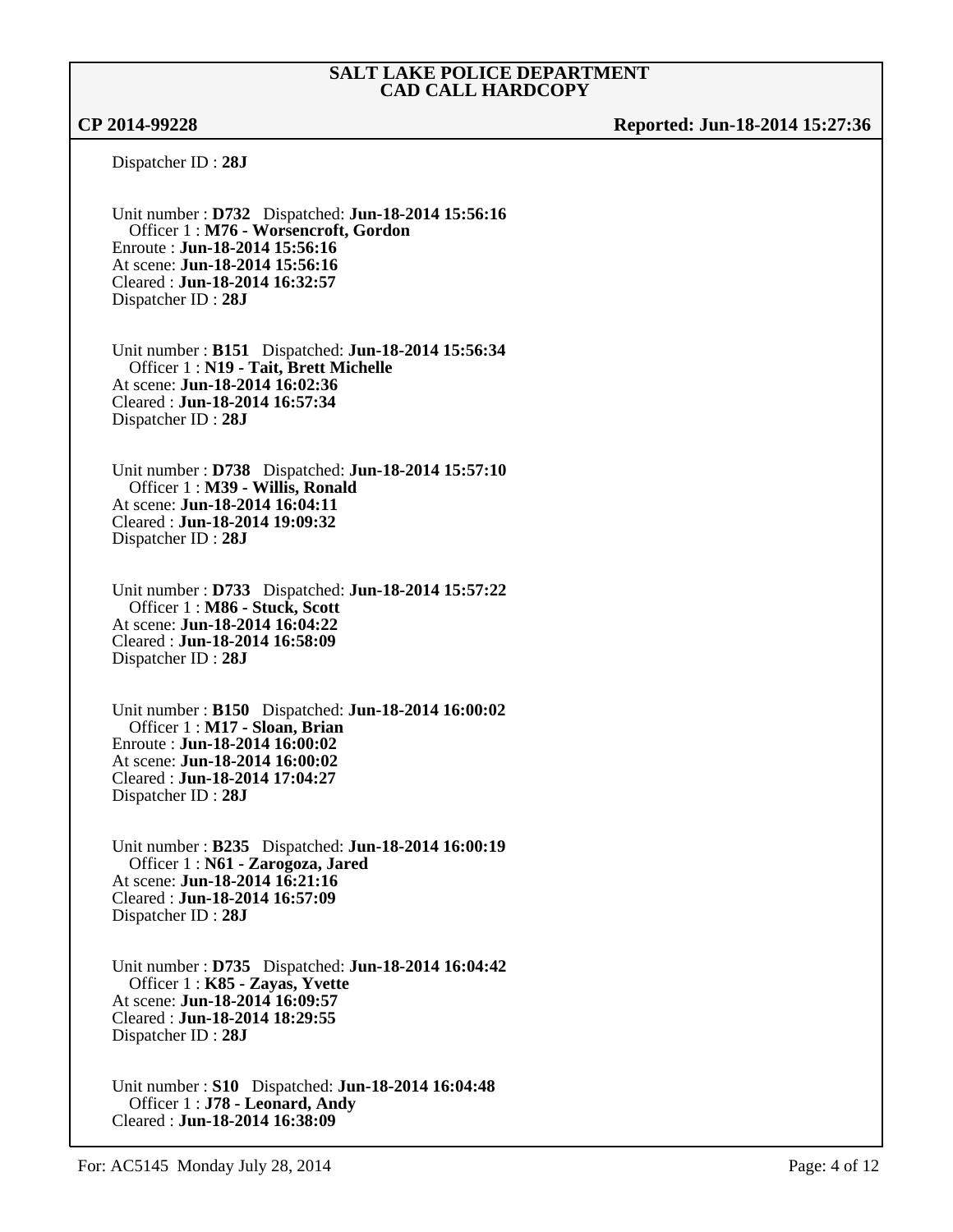**CP 2014-99228 Reported: Jun-18-2014 15:27:36**

Dispatcher ID : **28J**

Unit number : **S64** Dispatched: **Jun-18-2014 16:08:26** Officer 1 : **N29 - Allred, Joshua** At scene: **Jun-18-2014 16:19:41** Cleared : **Jun-18-2014 17:03:37** Dispatcher ID : **28J**

Unit number : **S51** Dispatched: **Jun-18-2014 16:09:17** Officer 1 : **N31 - Manzanares, Billy** At scene: **Jun-18-2014 16:16:35** Cleared : **Jun-18-2014 17:03:43** Dispatcher ID : **28J**

Unit number : **D734** Dispatched: **Jun-18-2014 16:15:39** Officer 1 : **M32 - Johnson, Christopher** Enroute : **Jun-18-2014 16:15:39** At scene: **Jun-18-2014 16:15:39** Cleared : **Jun-18-2014 18:56:11** Dispatcher ID : **28J**

Unit number : **D587** Dispatched: **Jun-18-2014 16:18:01** Enroute : **Jun-18-2014 16:18:01** At scene: **Jun-18-2014 16:29:53** Cleared : **Jun-18-2014 17:25:42** Dispatcher ID : **28J**

Unit number : **D588** Dispatched: **Jun-18-2014 16:18:03** Enroute : **Jun-18-2014 16:18:03** Cleared : **Jun-18-2014 17:25:32** Dispatcher ID : **28J**

Unit number : **B152** Dispatched: **Jun-18-2014 16:26:15** Officer 1 : **K04 - Wozab, Steven** Officer 2 : **O65 - Caycho, William** At scene: **Jun-18-2014 16:46:19** Cleared : **Jun-18-2014 16:57:49** Dispatcher ID : **28J**

Unit number : **B164** Dispatched: **Jun-18-2014 16:28:46** Officer 1 : **J32 - Oliverson, Wanda** Cleared : **Jun-18-2014 16:55:59** Dispatcher ID : **28J**

Unit number : **S60** Dispatched: **Jun-18-2014 16:35:54** Officer 1 : **K70 - Broomhead, Aaron** Cleared : **Jun-18-2014 17:03:53** Dispatcher ID : **28J**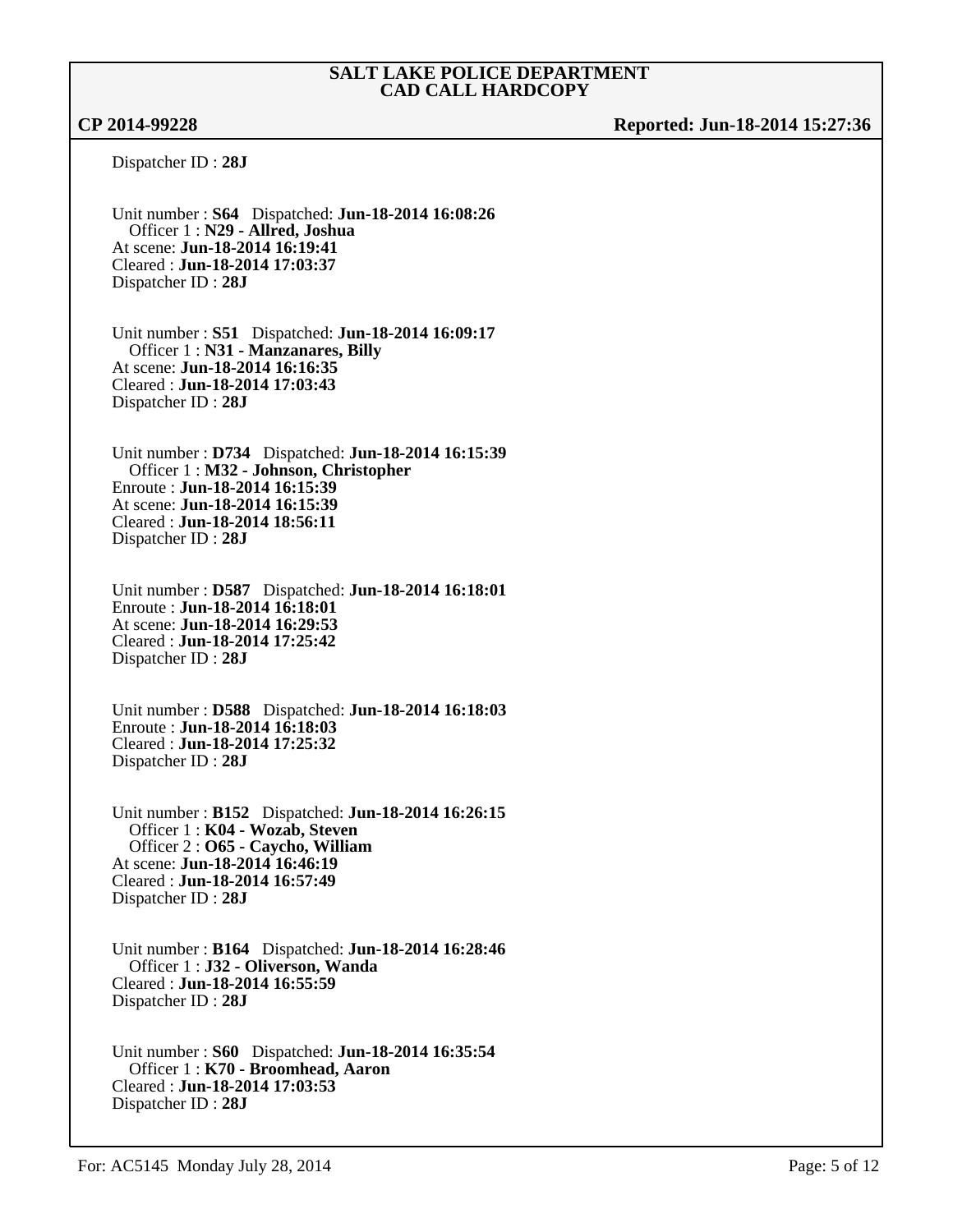**CP 2014-99228 Reported: Jun-18-2014 15:27:36**

Unit number : **S54** Dispatched: **Jun-18-2014 16:48:06** Enroute : **Jun-18-2014 16:48:06** Cleared : **Jun-18-2014 17:25:23** Dispatcher ID : **28J** Unit number : **B153** Dispatched: **Jun-18-2014 16:48:33** Officer 1 : **K94 - Nelson, Max** Officer 2 : **O68 - Meinzer, Nathan** Cleared : **Jun-18-2014 16:56:02** Dispatcher ID : **28J** Related text page(s) Document: **ProQA DOC** Author: **184D - Ayala, Mario** Subject: **ProQA Log** Related date/time: **Jun-18-2014 1532** ----------2014-06-18 15:28:14---------- 2511 S FILMORE ST MISSING / RUNAWAY / FOUND PERSON PROBLEM DESCRIPTION: 3YO MISSING BOY CALLBACK#: ----------2014-06-18 15:30:41---------- DISPATCH LEVEL: HIGH PRIORITY-123D01 5. SUBJ AGE: 3 7. SUBJ AT RISK. 11. SUBJ LAST SEEN: 45MIN AGO 1. CALLER ON SCENE. 2. 2ND PTY CALLER. 3. TIME LAPSE: 1/2 HR -45MIN 6. SUBJ HAS NO MEDICAL/MENTAL COND. 10. SUBJ HAS APPROPRIATE CLOTHING. 4. MISSING PERSON 8. NOT A SUSPECTED RUNAWAY. 9. SUBJ DESC: \*\*\*PERSON #1\*\*\* TYPE: MISSING PERSON RACE: WHITE GENDER: MALE CLOTHING: WHITE SHIRT W/GREEN SLEEVES HAS TURTLE ON FRONT/BLK SHORTS AGE: 3 NAME: HAIR: DRK/SHORT ----------2014-06-18 15:31:50---------- 1. SUBJ LAST SEEN W/: W/ COMP AND SISTER 3. SUBJ LEFT ON FOOT. 6. SUBJ NOT MISSING BEFORE. 8. N/A 5. UNK WHERE SUBJ MIGHT GO.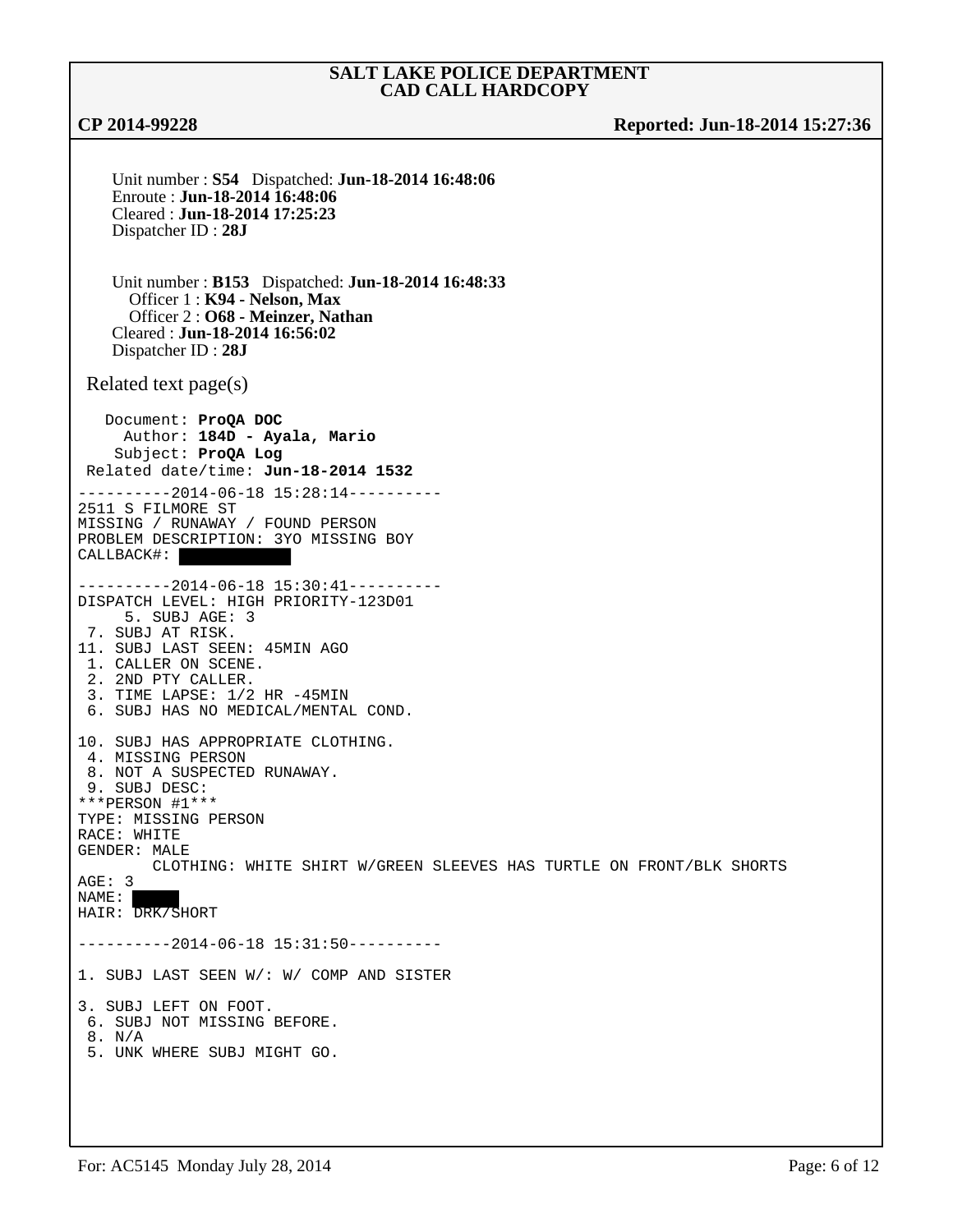| CP 2014-99228                                                                                                                                                                      | Reported: Jun-18-2014 15:27:36 |
|------------------------------------------------------------------------------------------------------------------------------------------------------------------------------------|--------------------------------|
| 7. SUBJ DIDN'T TAKE PERSONAL ITEMS.<br>10. SUBJ LEFT NO NOTE.<br>2. SUBJ DIDN'T LEAVE IN VEH.<br>4. SUBJ DOT UNK.<br>9. N/A                                                        |                                |
|                                                                                                                                                                                    |                                |
| Unit/Officer Details                                                                                                                                                               |                                |
| 15:30 Jun 18 CT04 184D<br>PROQA DISPATCH LEVEL IS HIGH PRIORITY                                                                                                                    |                                |
| 15:39 Jun 18 EAST 28J DP:B163 P G22<br><b>2511 S FILMORE ST</b>                                                                                                                    |                                |
| 15:42 Jun 18 EAST 28J DP:B141 P N27<br><b>2511 S FILMORE ST</b>                                                                                                                    |                                |
| 15:42 Jun 18 B141 N27 DP:B141 P N27<br>RMS Q LOC-LOC:2511 S FILMORE ST TYPE:H MUN:1<br>SVTP:P CAD:Y REC:Y                                                                          |                                |
| 15:43 Jun 18 B141 N27 DP:B141 P N27<br><b>EXT Q PERS-NAME:</b><br><b>G1:ELISE DOB:</b><br>AGE:41 SEX:F RACE:W STATE:UT REC:N CAD:N<br>EXTN:Y EXTD:Y EXT5:N EXTJ:N TONC:Y UNIT:B141 |                                |
| 15:44 Jun 18 EAST<br>28J<br>S: B163<br><b>P G22</b>                                                                                                                                |                                |
| 15:44 Jun 18 EAST 28J S:B163<br><b>PG22</b><br>Sent to MDT: B163, Status changed to S by EAST                                                                                      |                                |
| 15:45 Jun 18 EAST<br>28J A:B141<br>P N27                                                                                                                                           |                                |
| 15:45 Jun 18 EAST<br>28J DP:B161<br><b>P K05</b><br>2511 S FILMORE ST                                                                                                              |                                |
| 15:45 Jun 18 EAST 28J DP:B141 P N27<br>2511 S FILMORE ST                                                                                                                           |                                |
| 15:45 Jun 18 EAST 28J S:B162<br><b>PH16</b><br>Sent to MDT: B162, Status changed to S by EAST                                                                                      |                                |
| <b>PH16</b><br>15:45 Jun 18 EAST<br>28J DP:B162<br>2511 S FILMORE ST                                                                                                               |                                |
| 15:45 Jun 18 EAST<br>28J<br>S: B162<br><b>PH16</b>                                                                                                                                 |                                |
| 15:54 Jun 18 EAST 28J S:35<br><b>S</b> 196<br>2511 S FILMORE ST                                                                                                                    |                                |
| 15:54 Jun 18 EAST 28J DP:B143 P K74<br>2511 S FILMORE ST                                                                                                                           |                                |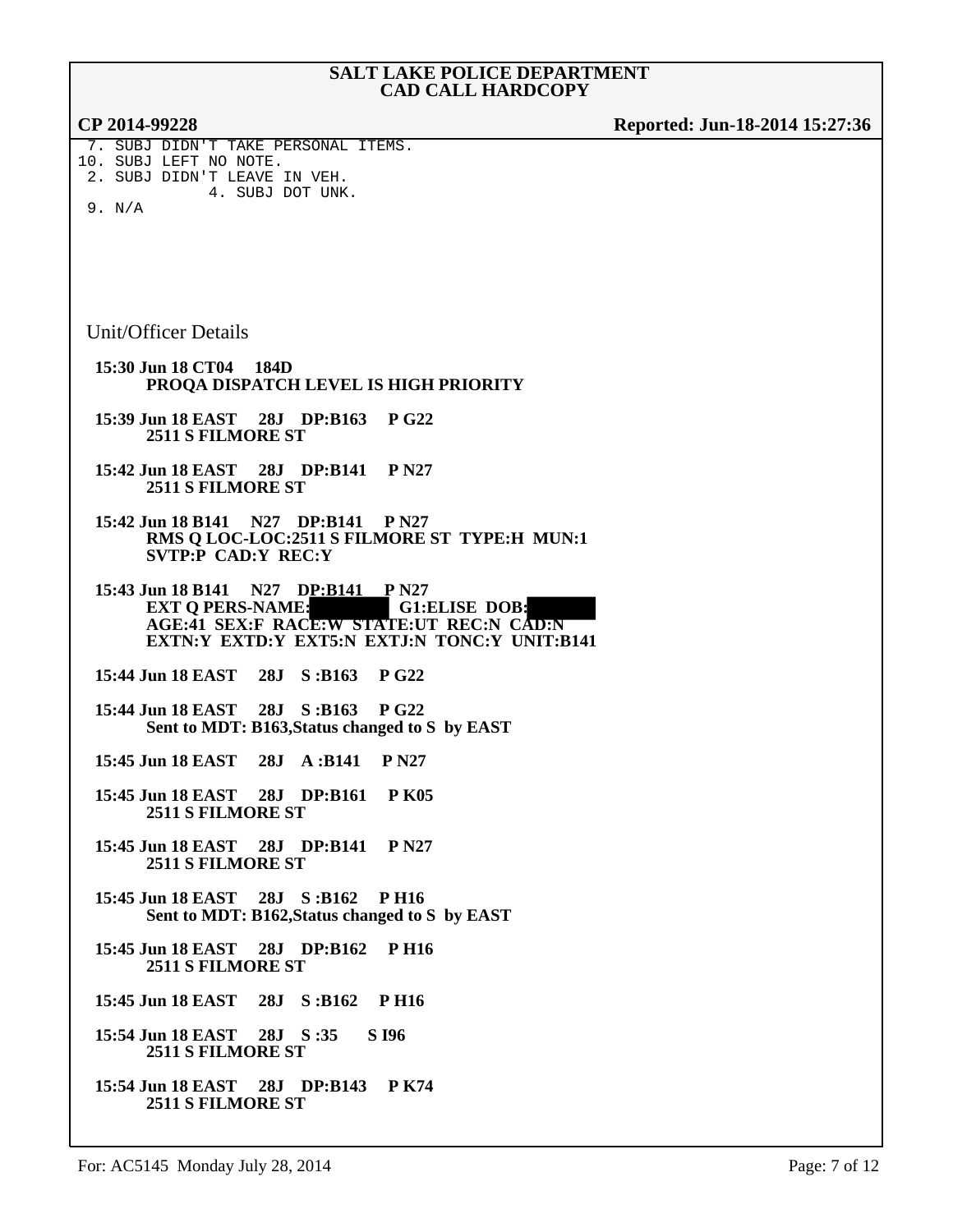| CP 2014-9922 |  |  |  |  |  |
|--------------|--|--|--|--|--|
|--------------|--|--|--|--|--|

```
CP 2014-99228 Reported: Jun-18-2014 15:27:36
```

| 15:54 Jun 18 EAST 28J DP:B143 P 067 |  |  |  |
|-------------------------------------|--|--|--|
| 2511 S FILMORE ST                   |  |  |  |

- **15:55 Jun 18 EAST 28J DP:B232 BK N97 2511 S FILMORE ST**
- **15:55 Jun 18 EAST 28J DP:B234 BK N01 2511 S FILMORE ST**
- **15:55 Jun 18 EAST 28J DP:B233 BK N93 2511 S FILMORE ST**
- **15:56 Jun 18 EAST 28J DP:B230 S K83 2511 S FILMORE ST**
- **15:56 Jun 18 EAST 28J S :D732 D M76 2511 S FILMORE ST**
- **15:56 Jun 18 EAST 28J DP:B151 P N19 2511 S FILMORE ST**
- **15:57 Jun 18 EAST 28J DP:D738 D M39 2511 S FILMORE ST**
- **15:57 Jun 18 EAST 28J DP:D733 D M86 2511 S FILMORE ST**
- **15:58 Jun 18 B141 N27 S :B141 P N27**
- **16:00 Jun 18 EAST 28J S :B150 S M17 2511 S FILMORE ST**
- **16:00 Jun 18 EAST 28J DP:B235 BK N61 2511 S FILMORE ST**
- **16:00 Jun 18 B232 N97 DP:B232 BK N97 EXT Q VEH-LIC:B511CK STATE:UT TYPE:PC YR:2014 REC:Y CAD:N EXTN:Y EXTE:Y TONC:Y UNIT:B232**
- **16:00 Jun 18 B232 N97 DP:B232 BK N97 RMS Q VEH-LIC:B511CK STATE:UT TYPE:PC YR:2014 REC:Y CAD:N EXTN:Y EXTE:Y TONC:Y UNIT:B232**
- **16:02 Jun 18 EAST 28J S :B151 P N19**
- **16:02 Jun 18 EAST 28J S :B151 P N19 Sent to MDT: B151,Status changed to S by EAST**
- **16:04 Jun 18 EAST 28J S :D738 D M39 Sent to MDT: D738,Status changed to S by EAST**
- **16:04 Jun 18 EAST 28J S :D733 D M86**
- **16:04 Jun 18 EAST 28J S :D733 D M86 Sent to MDT: D733,Status changed to S by EAST**
- **16:04 Jun 18 EAST 28J DP:D735 D K85**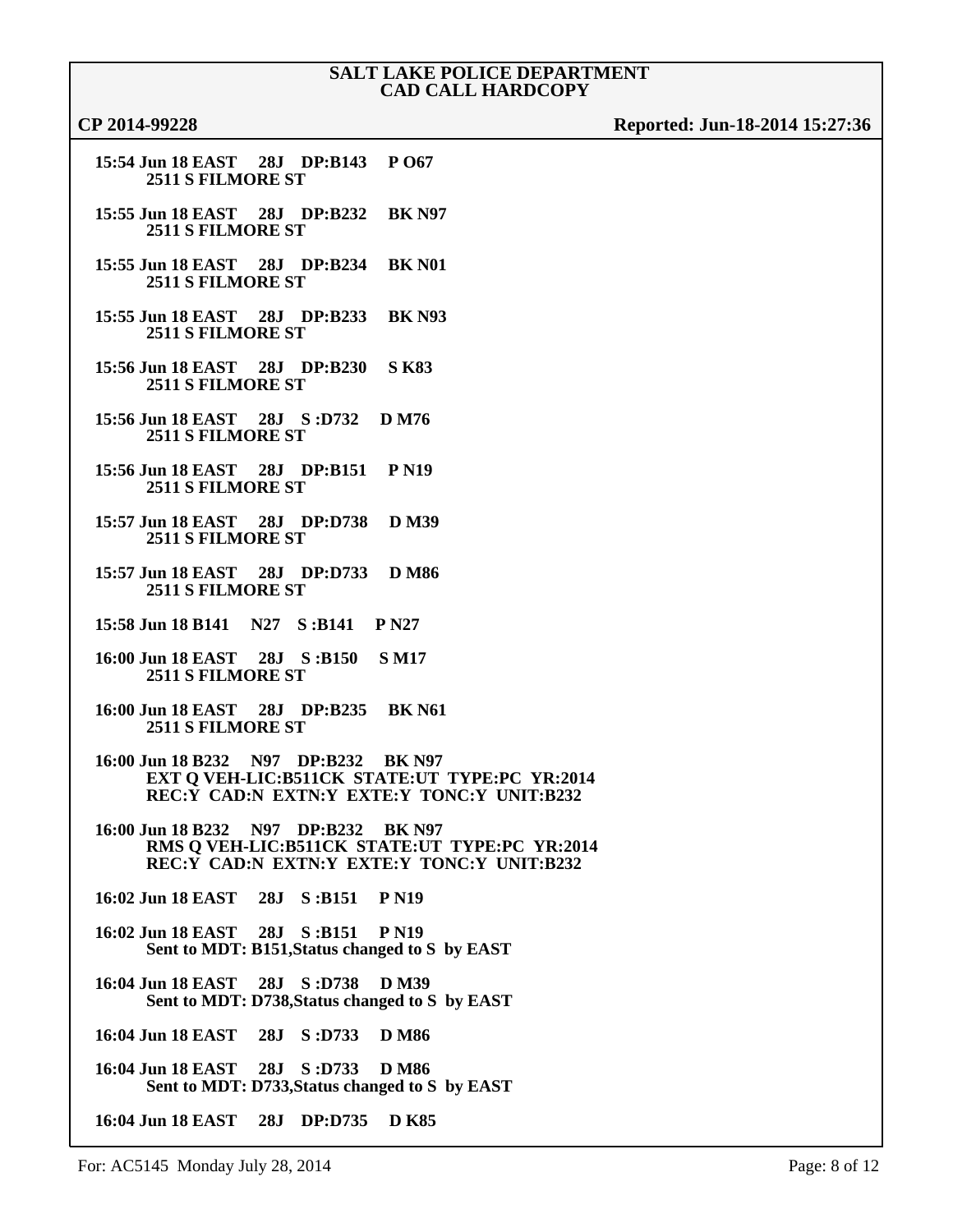# **CP 2014-99228 Reported: Jun-18-2014 15:27:36**

### **2511 S FILMORE ST**

| 16:04 Jun 18 EAST 28J S:D738 D M39                             |  |                                                |
|----------------------------------------------------------------|--|------------------------------------------------|
| 16:04 Jun 18 EAST 28J DP:S10 S J78<br><b>2511 S FILMORE ST</b> |  |                                                |
| 16:05 Jun 18 EAST 28J S:B232 BK N97                            |  |                                                |
| 16:05 Jun 18 EAST 28J S:B232 BK N97                            |  | Sent to MDT: B232, Status changed to S by EAST |
| 16:08 Jun 18 EAST 28J DP:S64 O N29<br><b>2511 S FILMORE ST</b> |  |                                                |
| 16:09 Jun 18 EAST 28J DP:S51 0 N31<br><b>2511 S FILMORE ST</b> |  |                                                |
| 16:09 Jun 18 EAST 28J S:D735 D K85                             |  |                                                |
| 16:09 Jun 18 EAST 28J S:D735 D K85                             |  | Sent to MDT: D735, Status changed to S by EAST |
| 16:11 Jun 18 EAST 28J S:B143 PK74                              |  |                                                |
| 16:11 Jun 18 EAST 28J S:B143 P O67                             |  |                                                |
| 16:11 Jun 18 EAST 28J S:B143 PK74                              |  | Sent to MDT: B143, Status changed to S by EAST |
| 16:15 Jun 18 EAST 28J S:D734 D M32<br><b>2526 GLENMARE</b>     |  |                                                |
| 16:15 Jun 18 EAST 28J S:D734 D M32<br><b>2511 S FILMORE ST</b> |  |                                                |
| 16:15 Jun 18 EAST 28J S:D738 D M39<br><b>2526 GLENMARE</b>     |  |                                                |
| 16:16 Jun 18 EAST 28J S:S51 0 N31                              |  |                                                |
| 16:16 Jun 18 EAST 28J S:S51 0 N31                              |  | Sent to MDT: S51, Status changed to S by EAST  |
| 16:18 Jun 18 EAST 28J E:D587<br><b>2511 S FILMORE ST</b>       |  | P                                              |
| 16:18 Jun 18 EAST 28J E:D588 P<br><b>2511 S FILMORE ST</b>     |  |                                                |
| 16:19 Jun 18 EAST 28J S:S64 O N29                              |  |                                                |
| 16:19 Jun 18 EAST 28J S:S64 O N29                              |  | Sent to MDT: S64, Status changed to S by EAST  |
| 16:21 Jun 18 B235 N61 S:B235 BK N61                            |  |                                                |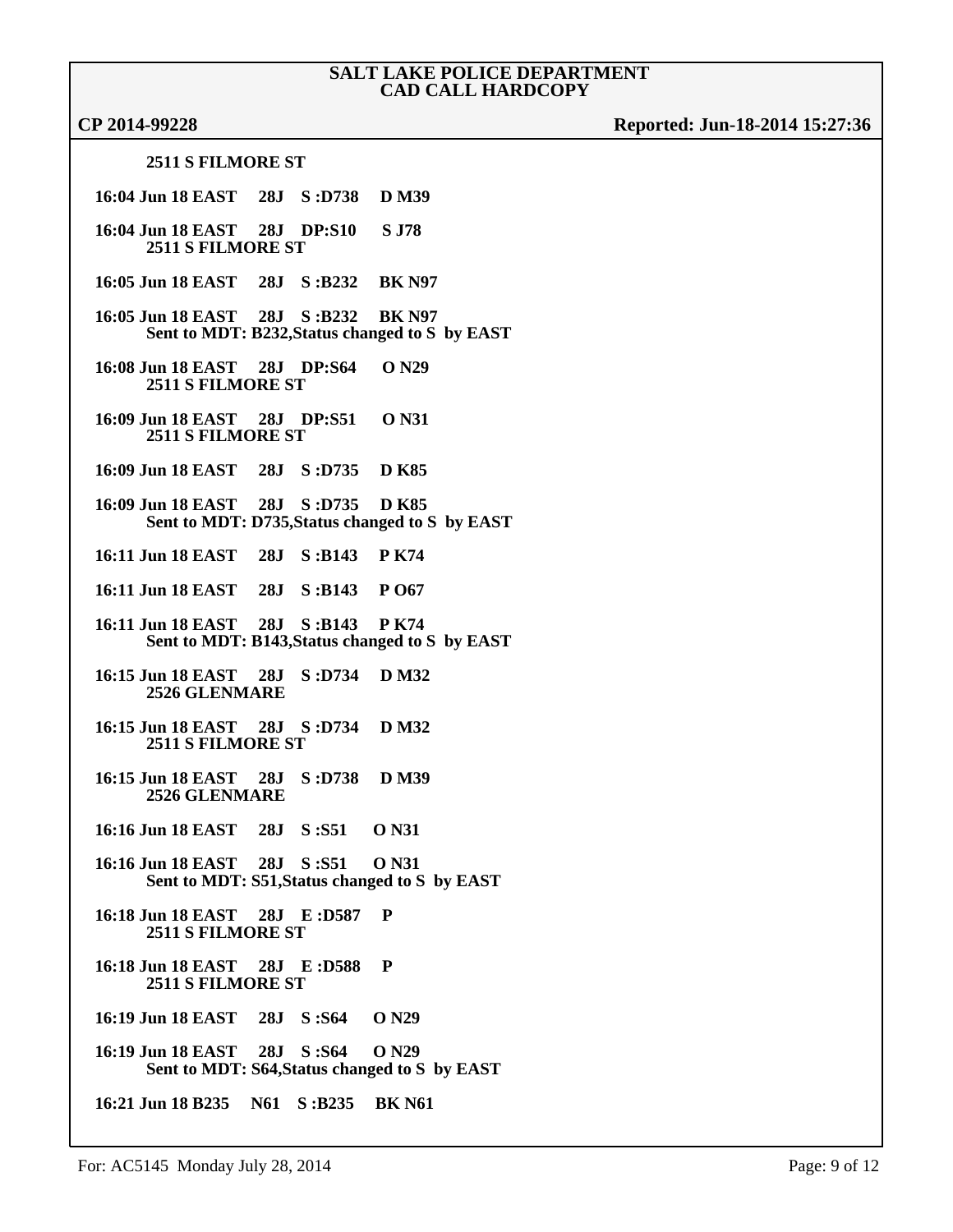| 16:26 Jun 18 EAST 28J DP:B152 P K04<br><b>2511 S FILMORE ST</b>                      |
|--------------------------------------------------------------------------------------|
| 16:26 Jun 18 EAST 28J DP:B152 P 065<br><b>2511 S FILMORE ST</b>                      |
| 16:28 Jun 18 EAST 28J DP:B164 P J32<br>2511 S FILMORE ST                             |
| 16:29 Jun 18 EAST 28J S:D587 P                                                       |
| 16:32 Jun 18 EAST 28J A:D732 D M76<br><b>PREEMPT</b>                                 |
| 16:35 Jun 18 EAST 28J DP:S60 O K70<br><b>2511 S FILMORE ST</b>                       |
| 16:38 Jun 18 EAST 28J A:S10 S J78<br><b>PREEMPT</b>                                  |
| 16:40 Jun 18 B150 M17 S:B150 SM17<br><b>MDT SIGNON</b>                               |
| 16:46 Jun 18 EAST 28J S:B152 PK04                                                    |
| 16:46 Jun 18 EAST 28J S:B152 P K04<br>Sent to MDT: B152, Status changed to S by EAST |
| 16:46 Jun 18 EAST 28J S:B152 P 065                                                   |
| 16:48 Jun 18 EAST 28J E:S54 P<br><b>2511 S FILMORE ST</b>                            |
| 16:48 Jun 18 EAST 28J DP:B153 PK94<br><b>2511 S FILMORE ST</b>                       |
| 16:48 Jun 18 EAST 28J DP:B153 P 068<br><b>2511 S FILMORE ST</b>                      |
| 16:49 Jun 18 EAST 28J S:B141 PN27<br><b>TIMER (RE)SET 99</b>                         |
| 16:49 Jun 18 EAST 28J S:B151 P N19<br><b>TIMER (RE)SET 99</b>                        |
| 16:49 Jun 18 EAST 28J S:35 S 196<br><b>TIMER (RE)SET 99</b>                          |
| 16:49 Jun 18 EAST 28J DP:B161 PK05<br><b>TIMER (RE)SET 99</b>                        |
| 16:49 Jun 18 EAST 28J DP:B234 BK N01<br><b>TIMER (RE)SET 99</b>                      |
| 16:49 Jun 18 EAST 28J S:B162 P H16<br><b>TIMER (RE)SET 99</b>                        |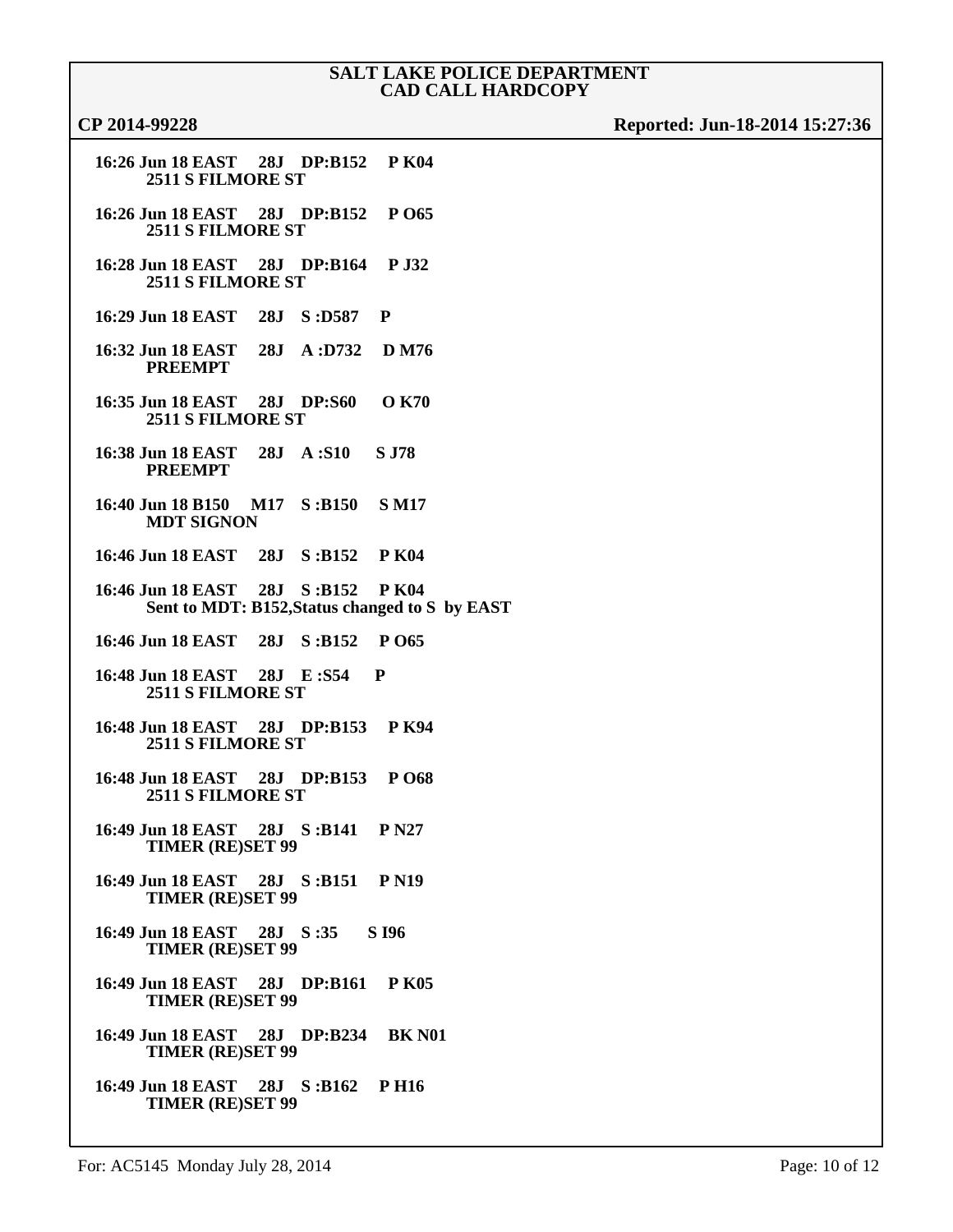| 16:49 Jun 18 EAST<br><b>TIMER (RE)SET 99</b>             |            | 28J S:B163  | <b>P G22</b>             |
|----------------------------------------------------------|------------|-------------|--------------------------|
| 16:49 Jun 18 EAST 28J DP:B164<br><b>TIMER (RE)SET 99</b> |            |             | <b>P J32</b>             |
| 16:49 Jun 18 EAST<br><b>TIMER (RE)SET 99</b>             |            | 28J E:D588  | P                        |
| 16:49 Jun 18 EAST<br><b>TIMER (RE)SET 99</b>             |            | 28J DP:B230 | <b>S K83</b>             |
| 16:49 Jun 18 EAST<br><b>TIMER (RE)SET 99</b>             |            | 28J S:B232  | <b>BK N97</b>            |
| 16:49 Jun 18 EAST<br><b>TIMER (RE)SET 99</b>             |            | 28J DP:B233 | <b>BK N93</b>            |
| 16:50 Jun 18 EAST<br><b>TIMER (RE)SET 99</b>             |            | 28J S:D733  | <b>D</b> M <sub>86</sub> |
| 16:55 Jun 18 EAST<br><b>PREEMPT</b>                      | 28J        | A: B164     | P J32                    |
| 16:56 Jun 18 EAST                                        | 28J        | A: B153     | <b>P</b> K94             |
| 16:56 Jun 18 EAST                                        | 28J        | A: B161     | <b>P K05</b>             |
| 16:56 Jun 18 EAST                                        | 28J        | A: B153     | P O68                    |
| 16:56 Jun 18 EAST<br><b>PREEMPT</b>                      | 28J        | A: B162     | <b>PH16</b>              |
| 16:57 Jun 18 EAST                                        | 28J        | A: B230     | <b>S K83</b>             |
| 16:57 Jun 18 EAST                                        | 28J        | A:B233      | <b>BK N93</b>            |
| 16:57 Jun 18 B152                                        | <b>K04</b> | A: B152     | P O65                    |
| 16:57 Jun 18 EAST                                        | 28J        | A:B234      | <b>BK N01</b>            |
| 16:57 Jun 18 EAST                                        | 28J        | A:B232      | <b>BK N97</b>            |
| 16:57 Jun 18 EAST                                        | 28J        | A:B235      | <b>BK N61</b>            |
| 16:57 Jun 18 EAST<br><b>PREEMPT</b>                      | 28J        | A: B151     | <b>P</b> N <sub>19</sub> |
| 16:57 Jun 18 B152                                        | <b>K04</b> | A: B152     | <b>P K04</b>             |
| 16:58 Jun 18 EAST                                        | 28J        | A: D733     | <b>D</b> M <sub>86</sub> |
| 16:58 Jun 18 EAST                                        | 28J        | A: B141     | <b>P</b> N27             |
| 17:03 Jun 18 EAST                                        | 28J        | A: S51      | <b>O</b> N31             |
| 17:03 Jun 18 EAST                                        | 28J        | A: S64      | O N29                    |